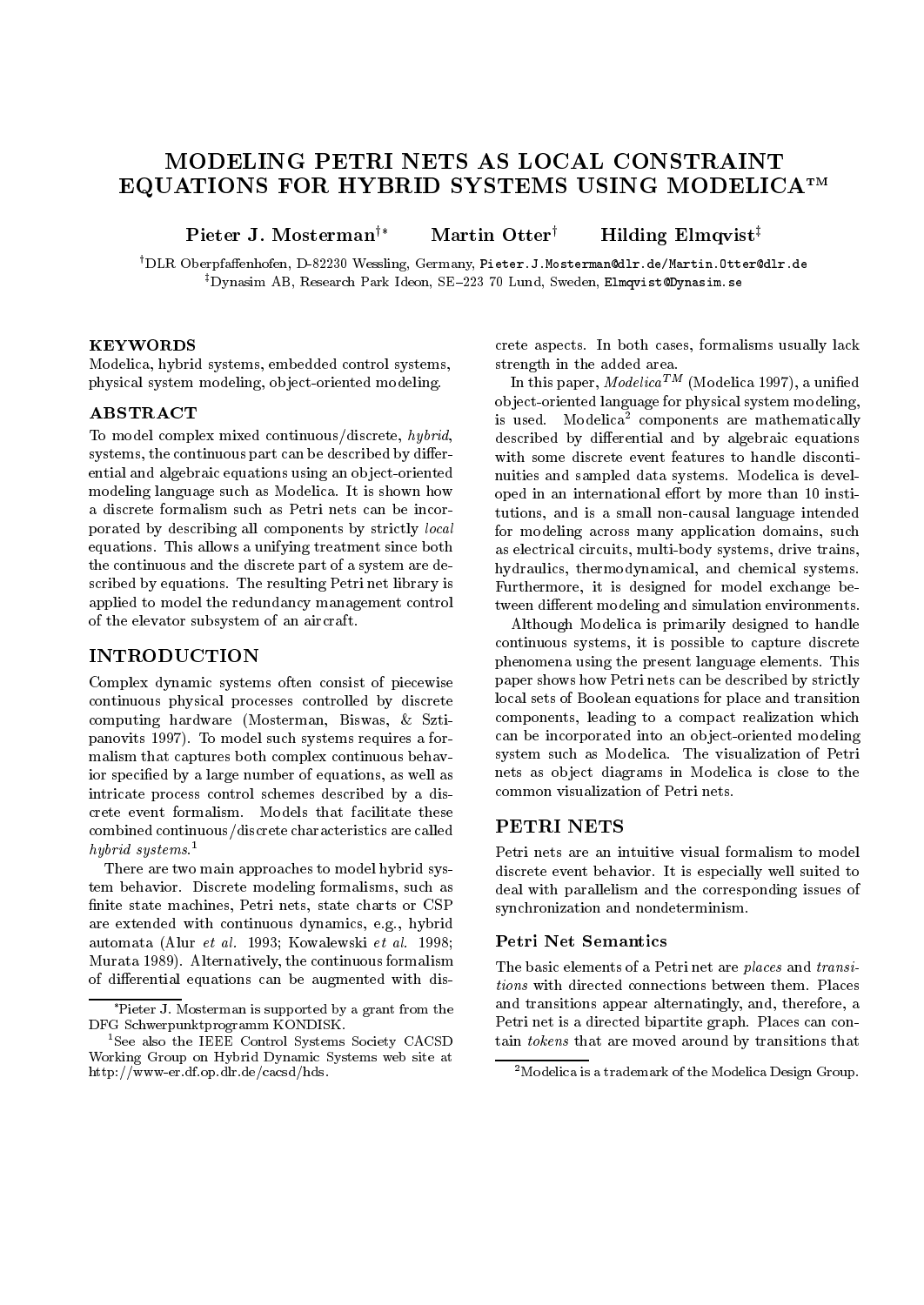

Figure 1: A Petri net.

fire according to the following rules: If  $(i)$  all of the transition's input places have sufficient tokens to  $en$ able it, (ii) tokens from the *input places* are removed and tokens are added to the output places. For example, in Fig. 1, since a token is present in  $p_1$ ,  $t_1$  is enabled. When it fires, the token is removed from  $p_1$ and placed in  $p_2$ . In general, a place can hold multiple tokens.

A place can be input and output to the same transition, a self-loop. When a place is connected to two transitions and it is the only input place to these transitions, then it is undetermined which transition fires. In Fig. 1, this occurs when  $p_2$  has a token. Both  $t_2$ and  $t_3$  are enabled but only one fires. Which one depends on the execution semantics. If no priorities are assigned, the token should be distributed fairly (i.e., if the situation occurs a number of times,  $p_3$  and  $p_4$ should receive the token equally often). This nondeterminism is inherent in Petri nets. In case priorities are assigned,  $t_2$  may always be selected to fire over  $t_3$  or the other way around. Now, the system has a deterministic execution.

Based on the particular problem, different semantics of a number of types of Petri nets (Murata 1989; Starke 1990) may be applied:

- Bounded Petri nets enforce an upper bound on the number of tokens each place can hold (i.e., their ca- $\textit{pacity}$ ). This requires a modification of the firing rule, since a transition can only fire when the new number of tokens in each of its output places would not exceed their respective capacities.
- places of capacity 1.
- Inhibitor Petri nets contain place to transition connections that prevent the transition from firing.
- Priority Petri nets allow for assigning priority to transitions. When two transitions are enabled, the one with the highest priority fires. This can be applied to eliminate nondeterminism.
- maximum is a ring per ring ring per ring to require the second require that the second require that  $\mathcal{S}(\mathcal{S})$ are enabled to fire immediately (possibly taking priorities into account). This is a *must* fire semantics

as opposed to the  $may$  fire semantics of Petri nets in general.

- Colored Petri nets assign attributes to tokens and transitions can fire based on the presence of tokens of a specic type in its input places.
- Time Petri nets associate a lower and upper temporal bound with transitions. A transition may fire as soon as time exceeds its lower bound and it has to fire before its upper bound is reached, unless disabled before then.
- Timed Petri nets associate a duration with transitions. When a transition fires, tokens in the input places are removed and after the duration has passed, tokens are moved into the output places. Timed Petri nets can be expressed in terms of time Petri nets.

Note, that the *finite state machine* formalism (Kohavi 1978) is a subset of Petri nets where only transitions with one input and one output are allowed. In addition, there is a global constraint that only one initial token is present.

## Petri Nets for Control Specification

Complexity of systems often is caused by the interaction of a discrete controller with a physical plant. The physics of the plant can be well modeled by differential equations, and the controller behavior can be specied by a discrete formalism such as Petri nets. Before implementation, it is important to choose the most appropriate semantics as discussed before. Because process control is deterministic where nondeterminism is typically solved by priorities, we choose priority Petri nets as our implementation. Moreover, because typically control actions that are enabled are executed as well, we implement the maximum firing semantics for normal priority Petri nets.

Petri nets are discrete and unless the semantics are augmented, no time is associated with their behavior. Only the ordering of state changes is given. To interact with the continuous time formalism that models plant behavior, an external enable signal is associated with transitions. This enables or disables transitions based on continuous plant conditions. In turn, the presence or absence of a token in a place is communicated back to the continuous model part.

For example, the Petri net in Fig. 2 specifies the state change behavior of an electrical diode. When a diode is on, state  $p_{on}$ , it enforces a small voltage drop irrespective of the current that flows through it, as long as it is positive. If the current would become negative, the diode immediately switches off, state  $p_{off}$ . Therefore, the Petri net has maximum firing semantics associated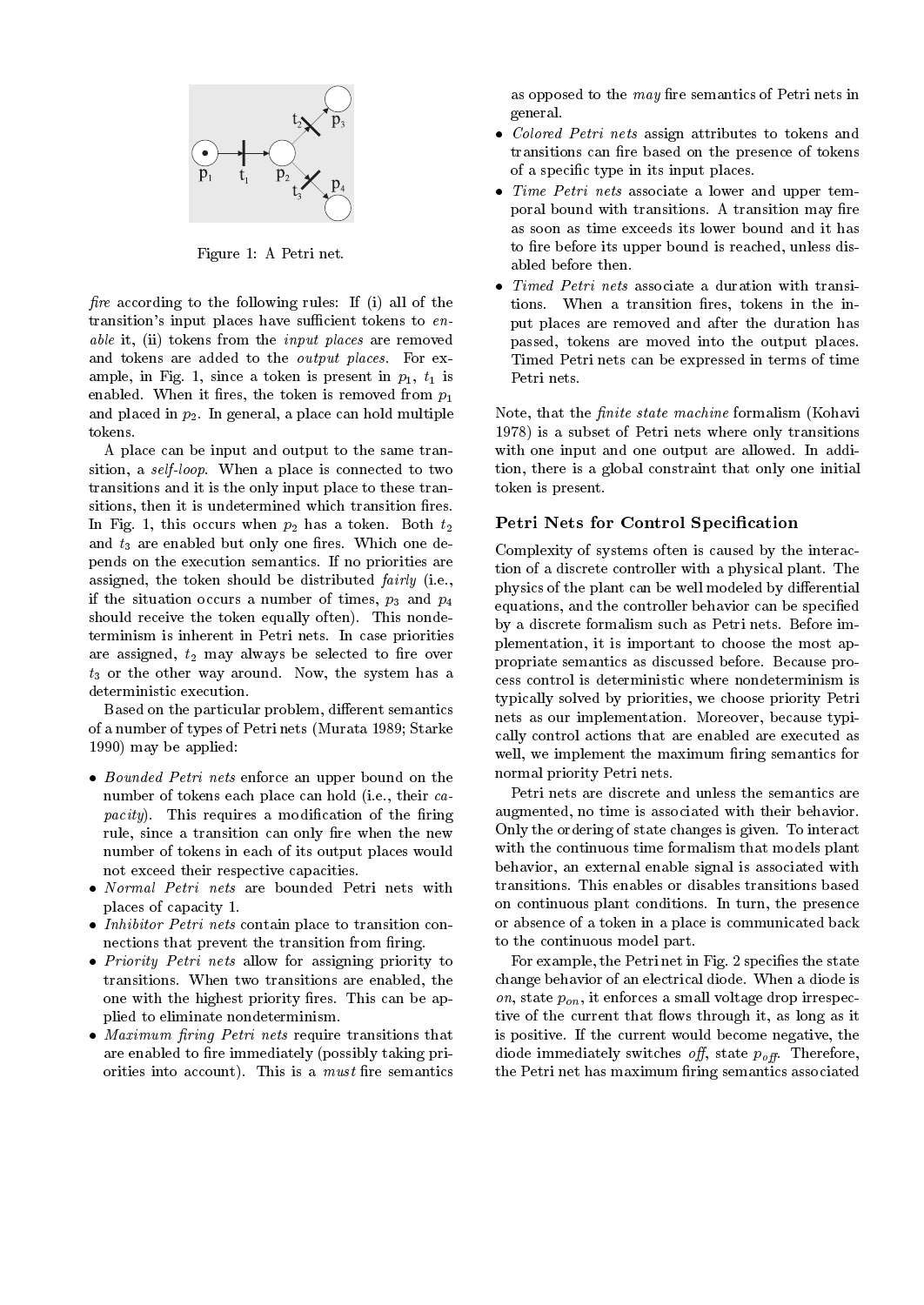

Figure 2: A Petri net specifying a diode.

with it. When *off*, irrespective of the negative value of the voltage, the diode does not conduct.

# IMPLEMENTATION

The goal is to describe the components of a Petri net by local equations and to generate executable code for a complete Petri net by the equation sorting algorithm of object-oriented modeling (Elmqvist 1978): (1) Collect the equations of all components of the system. (2) Add trivial equations of the form  $a = b$  for every component connection. (3) Sort all equations into an explicit forward sequence.

This equation based implementation has the advantage that a discrete formalism can be easily combined with a formalism based on continuous differentialalgebraic equations. All parts of a system are described by equations and during sorting no distinction is made between the two types of equations which automatically leads to proper synchronization between discrete and continuous parts of a system. The only difference occurs during continuous time integration because boolean equations are evaluated at event instants only.

LICS (Elmqvist 1985) and Omola (Andersson 1994) use local models with equations for Grafcet elements, a discrete modeling formalism related to Petri nets. However, LICS did not handle interaction with continuous models and Omola relied on special language constructs for the interaction with the continuous part.

#### Basic Equations

The basics of the implementation are explained by a special place and transition component. On the lefthand side in Fig. 3 a place with two input and two output transitions is shown. The state of the place is described by the boolean variable state which is true if the place is active (a token is present) and which is false otherwise (no token is present).

With every *connection* two boolean variables s and f are associated. Variable s is used to report the state of the place to all transition components that are directly connected to this place. Based on this information, a transition component decides whether it fires or not. This firing information is reported back to the corresponding places via variables  $f$ . For example, the place



Figure 3: Special place and transition.

of Fig. 3 is described by the following boolean equations:

$$
s_1 = state^i
$$
  
\n
$$
s_2 = state^i
$$
  
\n
$$
s_3 = state^i
$$
  
\n
$$
s_4 = state^i
$$
  
\n
$$
state^{i+1} = (state^i \text{ and not } f_3 \text{ or } f_4)) \text{ or } f_1 \text{ or } f_2
$$

Since a place can hold at most one token, it is necessary to synchronize the transition connections to ensure that at most one token is moved to the place and at most one token is removed from it. This is achieved by completely evaluating one transition before the next one is investigated. The state state<sup>i</sup> of the place at the current event  $i$  is first reported to the first input transition via  $s_1$ . Only after the firing condition  $f_1$ is reported back, the state of the place is reported to  $s_2$  taking  $f_1$  into consideration. If, e.g.,  $state^i = false$ and  $f_1$  = true then  $s_2$  = true which prevents the second transition from firing. Otherwise, the place may receive tokens from both transitions, violating its capacity 1 constraint. In a similar way the output transitions 3 and 4 are handled to ensure that only one of the two fires by giving higher priority to transition 3. Finally, the new state  $state^{i+1}$  is computed given the four firing conditions  $f_1, f_2, f_3, f_4$ . Note, that during sorting of the equations, the new state  $state^{i+1}$  and the actual state state<sup>i</sup> are treated as two different variables to avoid algebraic loops.

For the transition with two input and two output connections shown on the right-hand side in Fig. 3 the same two variables are associated with every connection. Based on the reported states of the connected places  $(s_1, s_2, s_3, s_4)$  and the external boolean condition c, the transition component is able to determine the value of the firing variables  $(f_1, f_2, f_3, f_4)$ :

$$
fire = c \text{ and } s_1 \text{ and } s_2 \text{ and not } (s_3 \text{ or } s_4)
$$

$$
f_1 = f_2 = f_3 = f_4 = fire
$$

The transition fires if the external condition is true and all input places and none of the output places have a token.

An example is given in Fig. 4, where the state of a place i is defined by boolean variable  $p_i$ . The new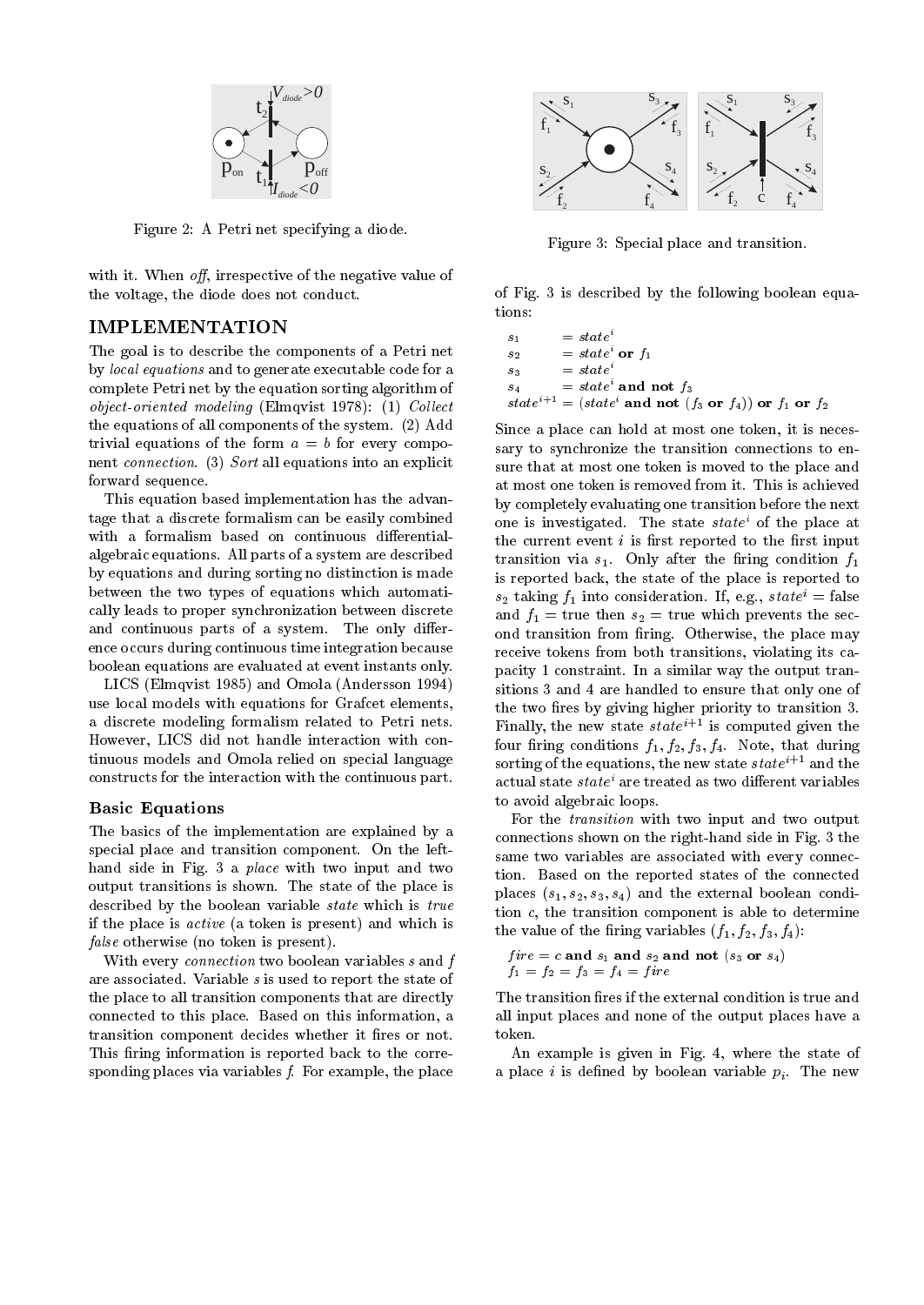

Figure 4: Example of a Petri net.

state is characterized by  $\mathbf{new}(p_i)$ . A translator of an ob ject-oriented modeling system collects the described equations of all components, sorts the overall system of equations, removes trivial equations (e.g.,  $s_1 = p_1$ ) and  $f_3 = f_1$ ) and generates the following code:

```
loopf_1 := c_1 and p_1 and not p_3s_4 := p_3 or f_1f_2 := c_2 and p_2 and not s_4new(p_1) := p_1 and not f_1new(p_2) := p_2 and not f_2new(p_3) := f_1 or f_2 or p_3 and not f_6break if ( inew(p_1) = =p_1 and new(p_2) = =p_2 and
             \mathbf{new}(p_3) = p_3p_1 := \mathbf{new}(p_1)p_2 := \mathbf{new}(p_2)p_3 := \mathbf{new}(p_3)end loop
```
After every iteration of the loop, the actual states of the places are updated with the new states. The iteration finishes if no further state changes occur.

# Algebraic Loops

Nondeterminism of transitions is resolved by explicitly ordering places that make their state available to transitions on outgoing connections. However, there is also an explicit order in which places make their state available on incoming connections, and, therefore, in pathological cases the overall system of equations cannot be sorted into a strict forward sequence, i.e., a system of algebraic equations is present. Because each place breaks algebraic loops by their new state variable, problems only occur if at least two input connections of one place are connected through a transition to at least two output connections of one, possibly the same, place, e.g., if two self-loops are present. A Modelica translator reports an error because an algebraic loop is present containing unknown Boolean variables and the translator is not able so solve such equations.

# Realization with Modelica

For the implementation of the Petri net formalism with the Modelica language, first the underlying classes have to be identified along with the object interfaces. Two basic model classes are used: (i) model Place to describe places and (ii) model Transition to describe transitions. Places and transitions may have any number of input and output connections. Therefore, the connection point of these components has to be described by a vector of connectors containing variables  $s$  and  $f$  defined in the previous section. This would lead to the situation that connectors are completely equivalent, and, therefore, that places can be connected to places and transitions to transitions. To prevent this, two types of connectors are used which have different variable names. Because Modelica requires names and types of connected connector components to be identical, this feature ensures that only places can be connected to transitions and vice versa.

The Modelica Petri net library is structured as:

```
package normal over the c
   comment fire Cutting the Cutting of the Cutting of the Cutting of the Cutting of the Cutting of the Cutting of
     Boolean state "State of connected place";
     Boolean fire "True, if transition fires";
   end FireCut;
     Boolean state "State of connected place";
     Boolean set "True, if transition fires";
  end SetCut:
   endset is set of the set of the set of the set of the set of the set of the set of the set of the set of the set o
   model Place
       \sim \sim
```
The FireCut connectors are used to connect places to transitions, whereas the SetCut connectors are used to connect transitions to places. The state variable of the connector classes corresponds to variable s, whereas fire and set correspond to variable f. The Place and Transition model classes contain a vector of SetCut connectors and a vector of FireCut connectors. The Place and Transition models can now be described as:

end normal persons in the contract of the contract of the contract of the contract of the contract of the contract of the contract of the contract of the contract of the contract of the contract of the contract of the cont

```
constant integer noted to a 1;
  constant Integer nFire = 1;
                in [nSet];
 SetCutFireCut out[nFire];
 Boolean state(start=false);
 Boolean dummy1, dummy2;
equation// Set new state for next iteration new(state) = AnyTrue(in.set) or state
```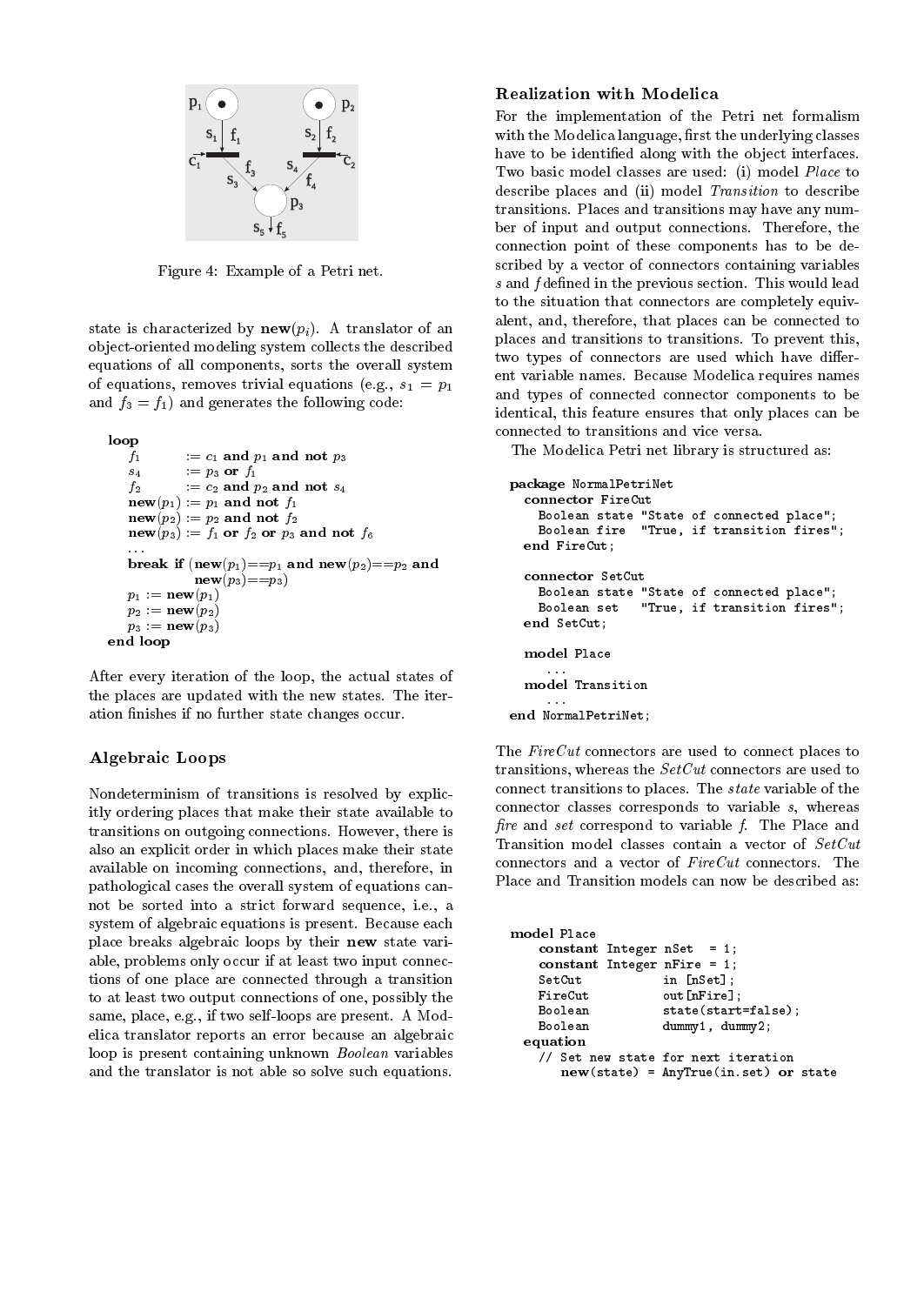```
and \alpha and \alpha and \alpha and \alpha and \alpha and \alpha// Report state to input transitions
        [in.state; dummy1] =
             [state; in.state or in.set];
     // Report state to output transitions
        [out.state; dummy2] =
             [state; out.state and not out.fire];
end Place;
model Transition and the contract of the contract of the contract of the contract of the contract of the contract of the contract of the contract of the contract of the contract of the contract of the contract of the contr
     input Boolean condition;
     constant integer noted to the 1;
    constant Integer
                            nFire = 1;FireCut in [nFire];
    SetCut out[nSet];
  equationfire = condition and AllTrue(in.state)
                  and not any True (out.state);
     in.fire = fire;
     out.set = fire:
     out.set = fire;
end Transporter;
```
These models use the following utility functions:

```
function AnyTrue "Forms logical OR of vector"
    output Boolean results;
    input Boolean in[];
  algorithmresult := false;
    for i in 1:size(in,1) loop
     result := result or in[i];
   end for:
         for;
end;
function AllTrue "Forms logical AND of vector"
    output Boolean results;
    input Boolean in[];
 algorithmresult := true;
    for it is in the set \{1,2\} in the set \mathcal{F}result := result and in[i];
   end for:
        f \circ f is a set of fend;
```
The Place and Transition models are formulated using matrix equations. These equations are equivalent to the special cases discussed previously. The used utility functions  $Any True$  and  $AllTrue$  form the logical or and the logical and of all the elements of a Boolean vector, respectively. If a function is "small", which is the case for the two auxiliary functions, a Modelica translator inlines the function in order to avoid function call overhead.

# A HYBRID SYSTEM EXAMPLE

This section presents an example based on (Seebeck 1998), with a less complex discrete part and a more in volved continuous part of the overall system. Modeling







Figure 6: Top-level diagram of elevator control.

and simulation are performed with Dymola (Elmqvist, Brück, & Otter 1996) using Dymola's hydraulic library (Beater 1997) and the Petri net library described in the previous sections.

Given the critical nature of their operation, aircraft are equipped with redundant components to perform control tasks. For example, the elevator system, located at the trailing edge of the horizontal stabilizer, may consist of four actuators connected to three hydraulic subsystems, Fig. 5. Each mechanical elevator is positioned by two hydraulical actuators. During normal operation, each of these elevators is controlled by their outer actuator. In case of failure, this actuator is deactivated and a redundant actuator takes over.

To study the dynamics of attitude control in case of actuator failure, the continuous dynamic behavior of the actuators and elevator are modeled. The elevator is represented as a mass with stick-slip friction and constant force, e.g., because of interaction with airflow (see Fig. 6). The cylinder that drives the elevator (see Fig. 7) is controlled by opening a servo valve, modeled by second order dynamics. A spool valve allows the pressure of the servo valve to be passed to the cylinder, depending on whether the actuator is active or not.

The redundancy management of the three actuators is modeled by a Petri net. Each of the actuators can be in one of three possible states, (i) active, the control